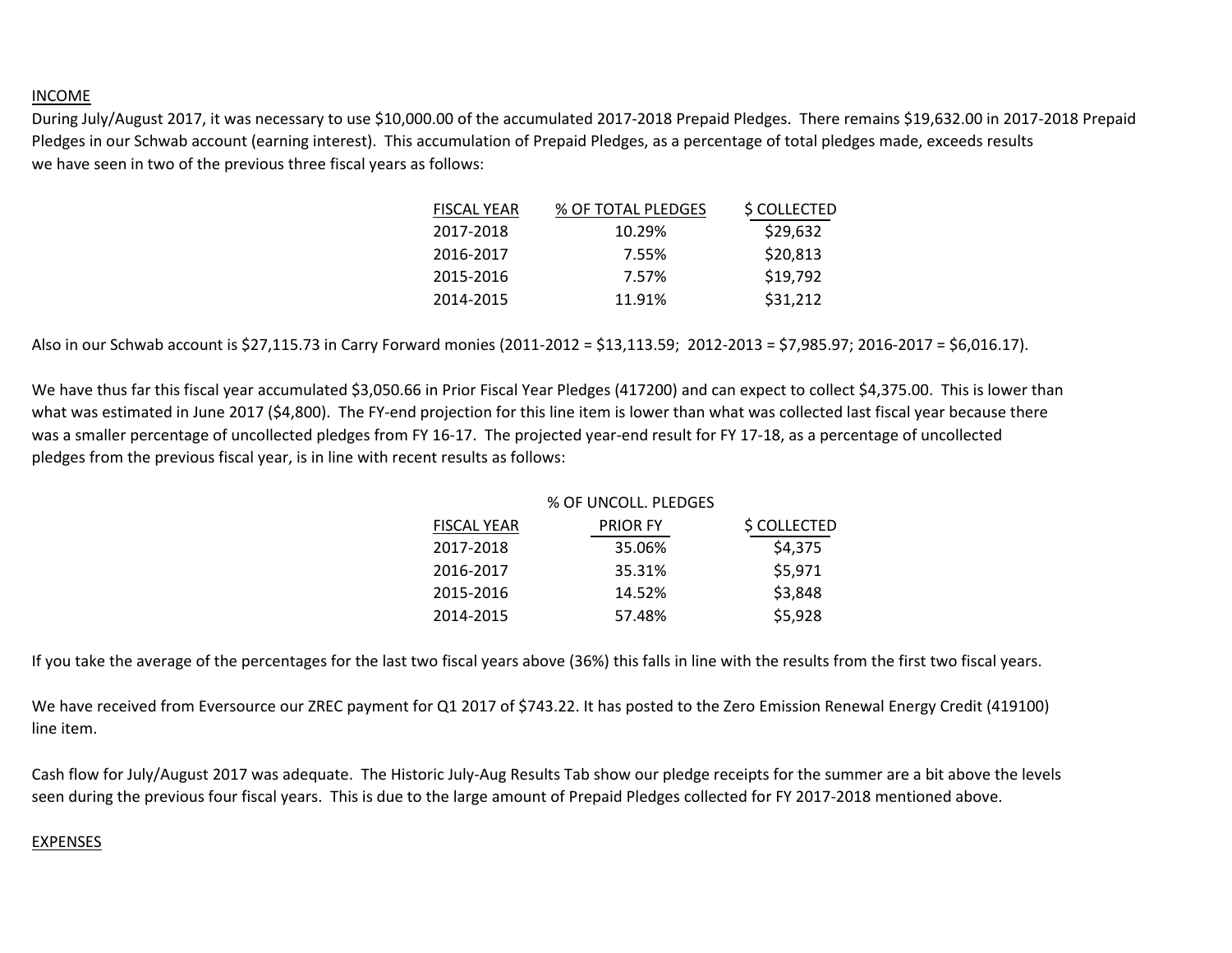The projected fiscal year-end for the Sunday Sexton (553101) line item has been increased by \$600. This will enable the position to be staffed and provide maternity leave pay for the current employee.

The above-mentioned alterations have been highlighted in yellow on the Budget Review Tab. All other Expense line items are currently projected to be on budget.

## OVERALL

The monthly distribution from the Endowment (411201) for FY 2017 - 2018 was set at \$3,613.99. Because we ended FY 2016 - 2017 with a Carry Forward (\$6,016.17), it has been decided to let the monthly distribution remain at the FY 16-17 level of \$3,268.16. The projected fiscal year-end for Monthly Distribution (411201) has not yet be adjusted.

The protocol has been for the Current Fiscal Year Pledge (417100) line item to reflect 95% of the total amount of pledges received for a fiscal year. The approved budget for FY 2017-2018 reflects \$285,000 for the Current Fiscal Year Pledge (417100) line item. This represents 98.98% of the \$287,927 in pledges received for fiscal 2017-2018.

Carry Forward monies from the oldest FY will be used first. As the Budget is reviewed during the fiscal year, rather than show a projected surplus, the amount of Prior Year Carry Forwards (414000) will be lowered. A projected deficit will still be noted as a deficit, with no addition to Prior Year Carry Forward (414000), unless mandated by the Finance Sub-Council and Board. The Prior Year Carry Forward (414000) line item will continue to be highlighted in orange.

Utilizing the above protocol, the July-August 2016 Budget Review projects a deficit of \$1,142.64.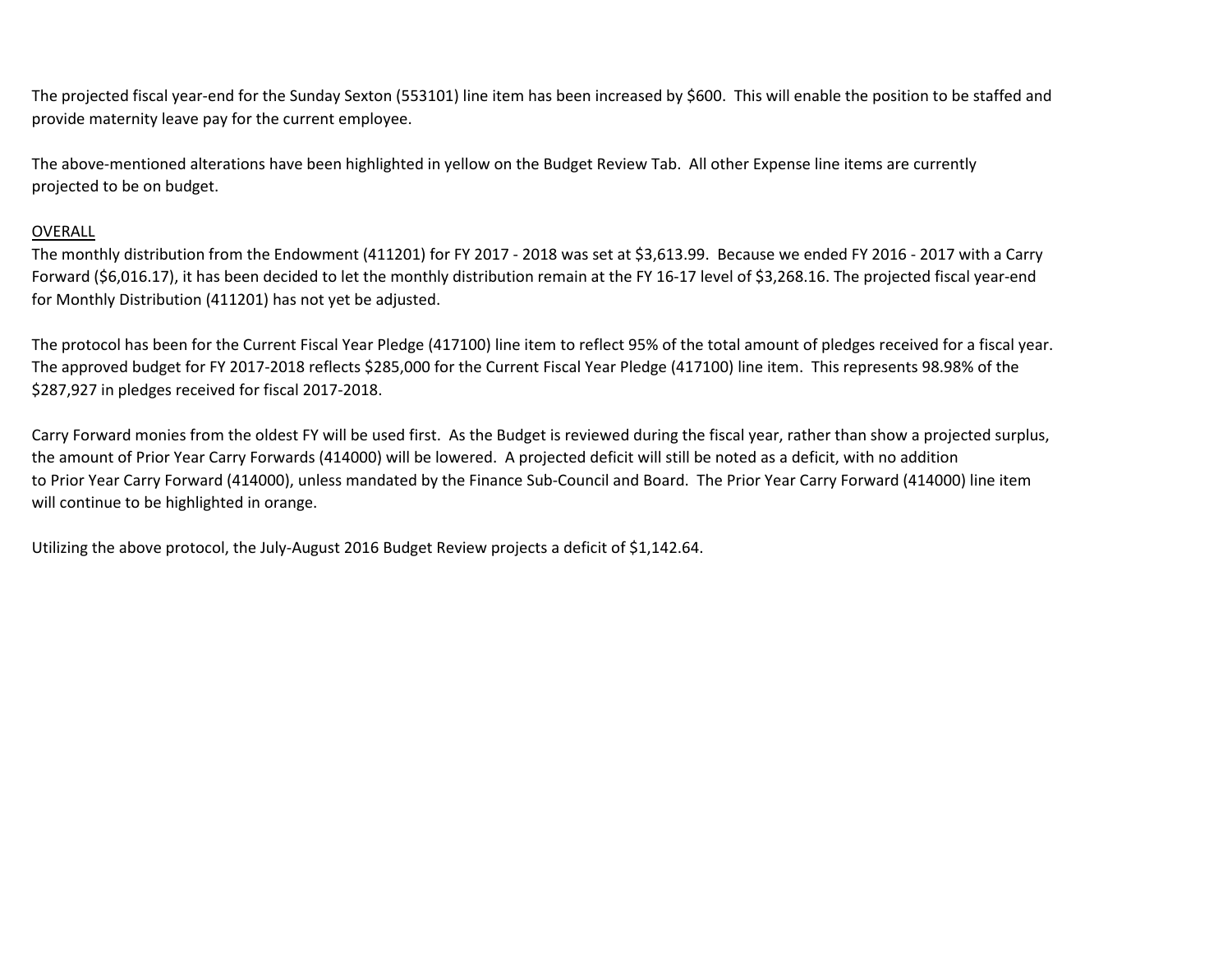|                                                   | <b>Yr-End Acutal</b> | <b>Approved Budget</b> | <b>Actual</b> | <b>Budget Review</b> |
|---------------------------------------------------|----------------------|------------------------|---------------|----------------------|
|                                                   | 2016 - 2017          | $2017 - 2018$          | 08.31.2017    | 08.31.2017           |
| <b>Ordinary Income/Expense</b>                    |                      |                        |               |                      |
| <b>Budgeted Income</b>                            |                      |                        |               |                      |
| 410000 · Administration                           |                      |                        |               |                      |
| 411000 · Endowment                                |                      |                        |               |                      |
| 411100 - Capital Clearing Account                 |                      |                        | 20.00         |                      |
| 411200 · Operations                               |                      |                        |               |                      |
| 411201 - Monthly Distribution                     | 39,217.92            |                        | 6,536.32      | 43,367.96            |
| 411202 - Loan Repay UUMSB - Principal             | 1,897.17             |                        | 295.30        | 1,805.43             |
| 411203 - Loan Repay UUMSB - Interest              | 1,886.85             |                        | 335.04        | 1,976.61             |
| 411204 - Special Endowment Funds Income           |                      |                        |               |                      |
| <b>Total 411200 - Operations</b>                  | 43,001.94            | 47,150.00              | 7,186.66      | 47,150.00            |
| 411400 - Building & Grounds Small Projects        | 13,850.13            | 5,000.00               |               | 5,000.00             |
| Total 411000 · Endowment                          | 56,852.07            | 52,150.00              | 7,186.66      | 52,150.00            |
| 412000 - Fundraising                              |                      |                        |               |                      |
| 412100 - Matching Grant                           | 15,798.00            |                        |               |                      |
| 412101 - Fundraising - Other                      | 8,001.81             | 15,000.00              |               | 15,000.00            |
| <b>Total 412000 - Fundraising</b>                 | 23,799.81            | 15,000.00              |               | 15,000.00            |
| 413000 · Holiday Letter                           |                      |                        |               |                      |
| 414000 - Prior Years' Carry Over                  |                      | 9,675.00               |               | 9,245.00             |
| 415000 - Memorial Contributions                   | 100.00               |                        |               |                      |
| 416000 · Rental Contributions                     | 19,115.00            | 22,496.00              | 2,460.00      | 22,496.00            |
| 417000 · Stewardship                              |                      |                        |               |                      |
| 417100 · Current Fiscal Year Pledge               | 278,006.75           | 285,000.00             | 60,727.30     | 285,000.00           |
| 417200 · Prior Fiscal Year Pledge                 | 5,971.02             | 4,000.00               | 3,050.66      | 4,375.00             |
| Total 417000 · Stewardship                        | 283,977.77           | 289,000.00             | 63,777.96     | 289,375.00           |
| 418000 · Sunday Contributions                     | 5,626.45             | 6,000.00               | 751.59        | 6,000.00             |
| 419000 - Other Administration Income              |                      |                        |               |                      |
| 419100 - Zero Emission Renewable Energy Credi     | 1,816.76             | 3,000.00               | 743.22        | 3,000.00             |
| 419200 - Solar Land Lease                         | 1,000.00             | 1,000.00               |               | 1,000.00             |
| <b>Total 419000 - Other Administration Income</b> | 2,816.76             | 4,000.00               | 743.22        | 4,000.00             |
| Total 410000 · Administration                     | 392,287.86           | 398,321.00             | 74,919.43     | 398,266.00           |
| 420000 · Community Within                         |                      |                        |               |                      |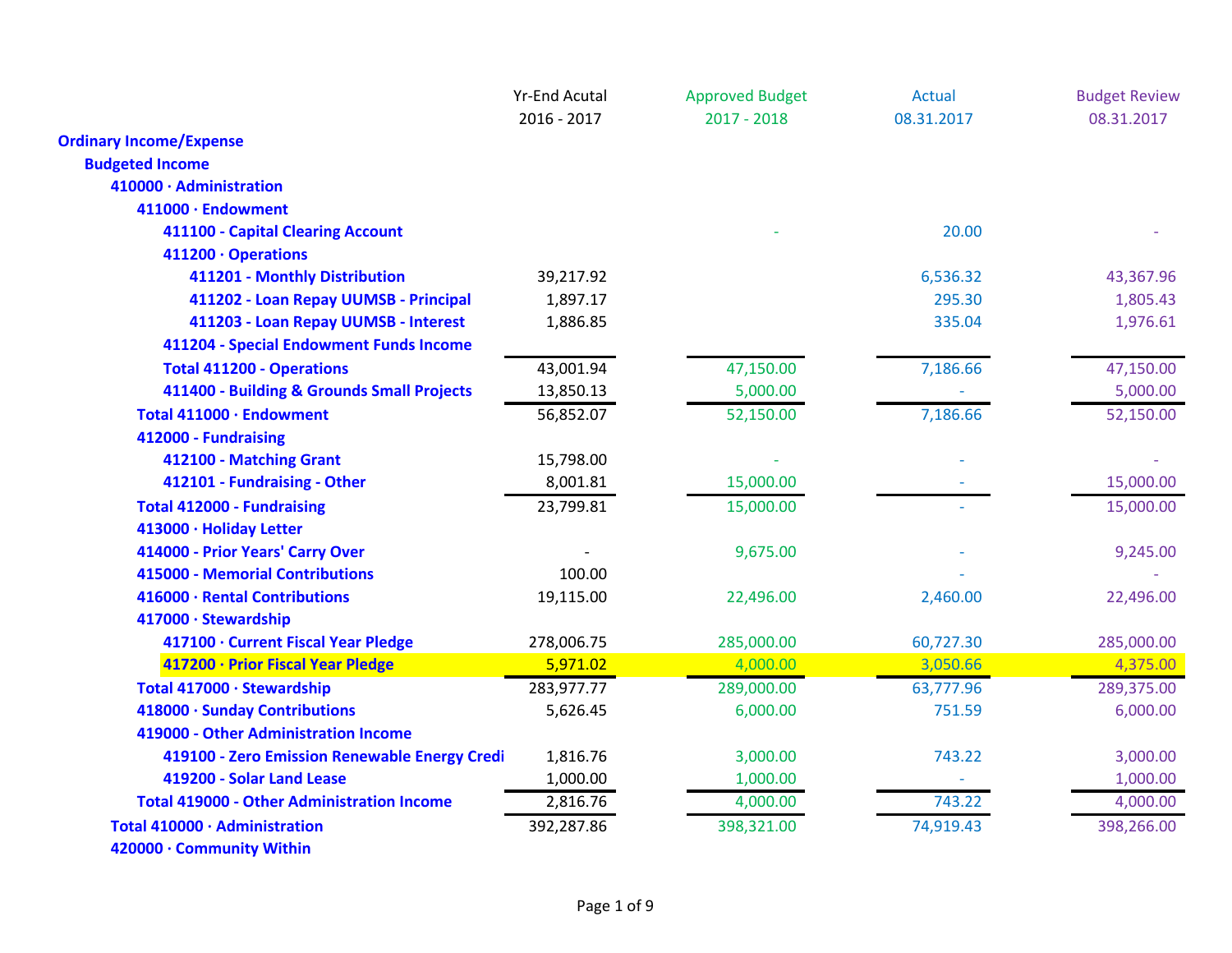|                                               | <b>Yr-End Acutal</b> | <b>Approved Budget</b> | <b>Actual</b> | <b>Budget Review</b> |
|-----------------------------------------------|----------------------|------------------------|---------------|----------------------|
|                                               | 2016 - 2017          | $2017 - 2018$          | 08.31.2017    | 08.31.2017           |
| 421000 · Festival of the Season               | 1,449.00             | 1,500.00               |               | 1,500.00             |
| 422000 - Used Book Sales                      | 482.33               | 500.00                 | 61.73         | 500.00               |
| 423000 · USH Presents                         | 260.00               |                        | 30.00         | 30.00                |
| 424000 · Caring Network                       |                      |                        |               |                      |
| <b>424100 - Memorial Receptions</b>           | 751.02               |                        |               |                      |
| 426000 - Circle of Caring                     |                      |                        |               |                      |
| 427000 - Membership                           |                      |                        |               |                      |
| 428000 - Adult Programs                       | 13,178.70            | 6,000.00               | 2,489.50      | 6,000.00             |
| 429001 - Fellowship Hour Donations            | 90.41                | 100.00                 | 4.40          | 100.00               |
| Total 420000 · Community Within               | 16,211.46            | 8,100.00               | 2,585.63      | 8,130.00             |
| 430000 · Social Justice                       |                      |                        |               |                      |
| 434500 - Interweave                           |                      |                        |               |                      |
| 434000 · SJ Miscellaneous Income              |                      | 2,500.00               | 11.12         | 2,500.00             |
| 434800 - Green Sanctuary                      | 1,745.00             | 1,500.00               |               | 1,500.00             |
| Total 430000 · Social Justice                 | 1,745.00             | 4,000.00               | 11.12         | 4,000.00             |
| 440000 · Spiritual Life                       |                      |                        |               |                      |
| 441000 · Annual Retreat                       |                      |                        |               |                      |
| 443000 · Flower Contributions                 |                      |                        |               |                      |
| 447000 · Religious Education                  |                      |                        |               |                      |
| 447100 · Soup Making                          | 114.79               | 300.00                 |               | 300.00               |
| 447500 · Ski Trip                             |                      |                        |               |                      |
| Total 447000 · Religious Education            | 114.79               | 300.00                 |               | 300.00               |
| 448000 · Miscellaneous - Spiritual Life       |                      |                        |               |                      |
| 448100 · Recording Donations                  |                      |                        |               |                      |
| 448300 · Volunteer Recognition                |                      |                        |               |                      |
| 448000 - Miscellaneous                        |                      |                        |               |                      |
| 449000 - Music Program Fundraising            | 3,620.00             | 3,000.00               |               | 3,000.00             |
| Total 448000 · Miscellaneous - Spiritual Life | 3,620.00             | 3,000.00               |               | 3,000.00             |
| Total 440000 · Spiritual Life                 | 3,734.79             | 3,300.00               |               | 3,300.00             |
| 450000 - Other Income                         | 6,082.63             |                        |               |                      |
| <b>Total Budgeted Income</b>                  | 420,061.74           | 413,721.00             | 77,516.18     | 413,696.00           |
| <b>Budgeted Expenses</b>                      |                      |                        |               |                      |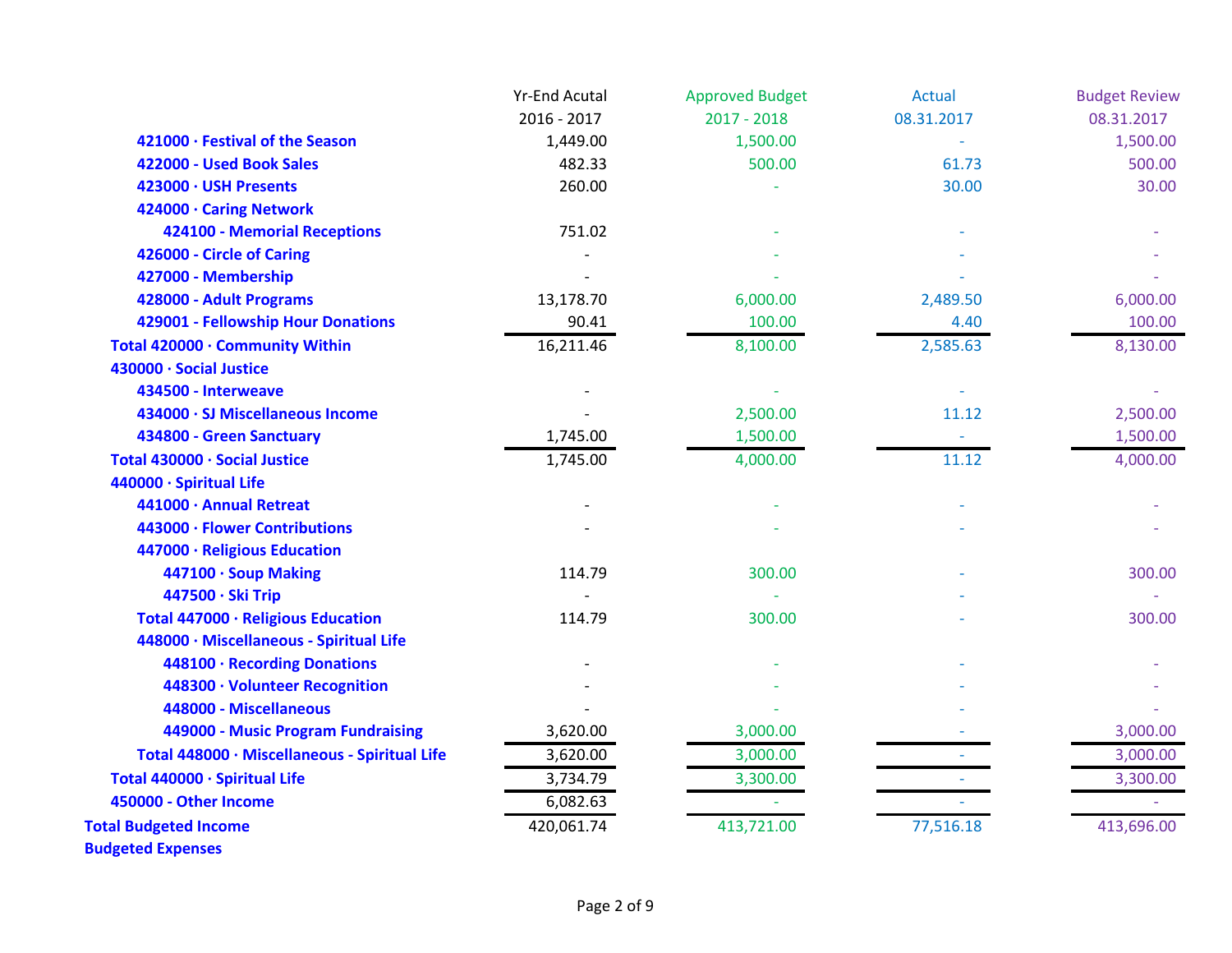|                                        | <b>Yr-End Acutal</b> | <b>Approved Budget</b> | Actual     | <b>Budget Review</b> |
|----------------------------------------|----------------------|------------------------|------------|----------------------|
|                                        | 2016 - 2017          | $2017 - 2018$          | 08.31.2017 | 08.31.2017           |
| 510000 · Administration Expenses       |                      |                        |            |                      |
| 512000 · UUA & District Payments       |                      |                        |            |                      |
| 512001 · Clara Barton District         | 4,224.00             | 4,326.00               | 755.32     | 4,532.00             |
| 512002 · UUA Fair Share                | 11,520.00            | 12,360.00              | 2,060.00   | 12,360.00            |
| Total 512000 · UUA & District Payments | 15,744.00            | 16,686.00              | 2,815.32   | 16,892.00            |
| 515000 · Stewardship                   |                      |                        |            |                      |
| 515100 · Annual Canvass                | 515.06               | 600.00                 |            | 600.00               |
| 515200 · Credit Card Expense           | 1,485.56             | 1,475.00               | 165.78     | 1,475.00             |
| Total 528000 · Stewardship             | 2,000.62             | 2,075.00               | 165.78     | 2,075.00             |
| 516000 · Building & Grounds            |                      |                        |            |                      |
| 516100 · General Maintenance           | 15,195.41            | 10,000.00              | 985.39     | 10,000.00            |
| 516200 · Snow Removal                  | 7,100.00             | 6,600.00               |            | 6,600.00             |
| 516300 · Lawn Care                     | 5,550.00             | 5,560.00               | 1,000.00   | 5,560.00             |
| $516400 \cdot Water$                   | 8,019.80             | 4,000.00               | 2,241.17   | 4,000.00             |
| 516500 · Electric                      | 6,485.61             | 9,000.00               | 1,532.31   | 9,000.00             |
| 516600 · Natural Gas                   | 9,237.68             | 10,000.00              | 1,114.34   | 10,000.00            |
| 516700 - Memorial Garden               |                      | $\omega$               |            |                      |
| 516800 - Small Projects                | 17,926.76            | 5,000.00               | 1,546.67   | 5,000.00             |
| Total 516000 · Building & Grounds      | 69,515.26            | 50,160.00              | 8,419.88   | 50,160.00            |
| 517000 · Office                        |                      |                        |            |                      |
| 517100 · Equipment                     |                      |                        |            |                      |
| 517101 - Equipment Purchases           | 1,837.99             | 1,837.99               |            | 1,837.99             |
| 517102 · Equipment Rental              | 7,738.49             | 6,800.00               | 1,366.80   | 6,800.00             |
| 517103 - Computer Maint. Agreement     | 1,430.30             | 1,284.00               | 1,392.00   | 1,392.00             |
| Total 517100 · Equipment               | 11,006.78            | 9,921.99               | 2,758.80   | 10,029.99            |
| 517200 · Security                      |                      |                        |            |                      |
| <b>517300 - Printing</b>               | 1,263.75             | 1,765.96               |            | 1,765.96             |
| 517400 · Postage                       | 887.89               | 1,000.00               | 19.60      | 1,000.00             |
| 517500 · Telephone / Internet          | 3,128.81             | 2,880.00               | 450.73     | 2,880.00             |
| 517600 · Dues and Subscriptions        | 1,435.69             | 725.00                 | 93.59      | 725.00               |
| 517700 · Office Supplies               | 2,904.46             | 2,800.00               | 300.65     | 2,800.00             |
| 517800 · Service Contracts             |                      |                        |            |                      |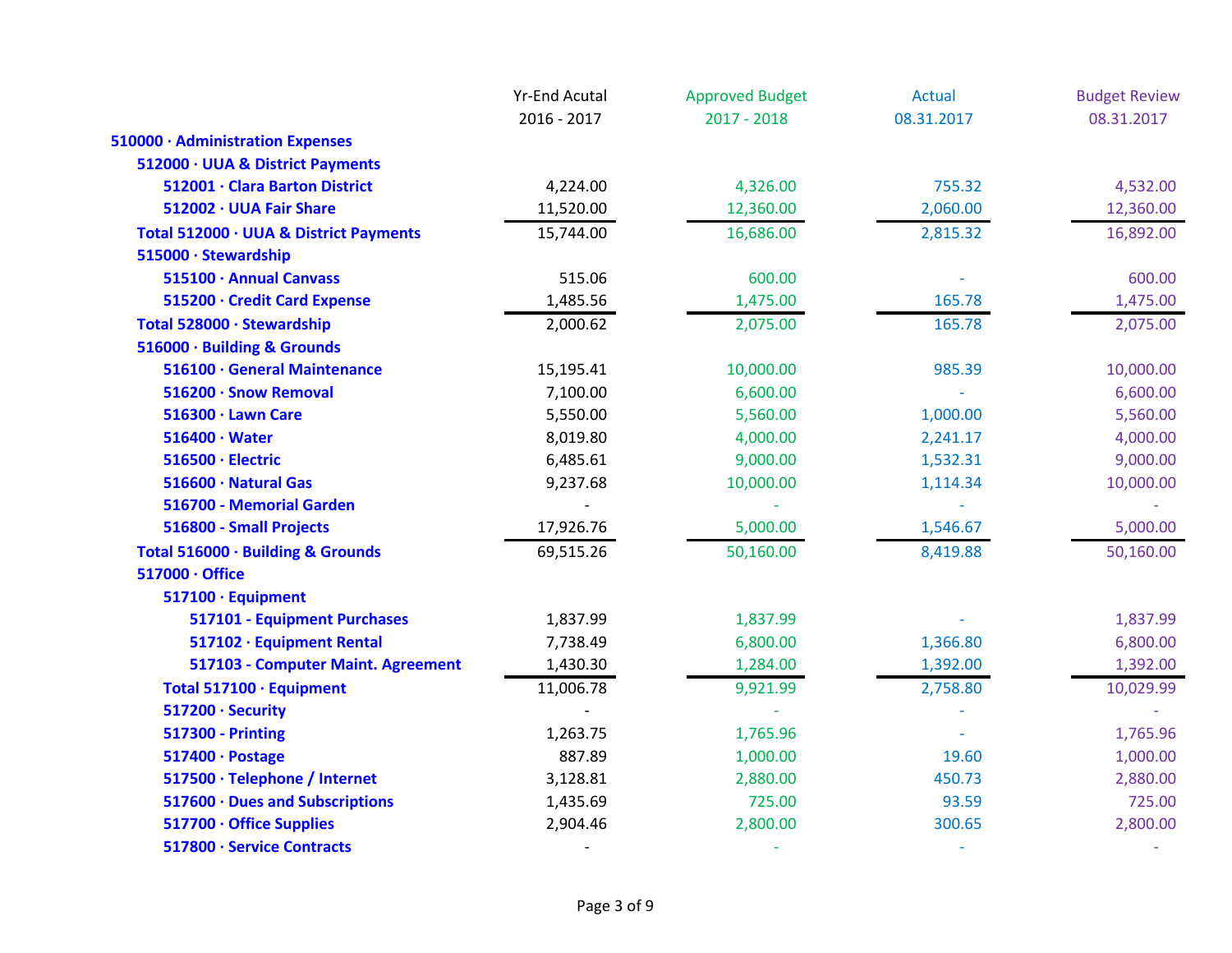|                                        | <b>Yr-End Acutal</b> | <b>Approved Budget</b> | <b>Actual</b> | <b>Budget Review</b> |
|----------------------------------------|----------------------|------------------------|---------------|----------------------|
|                                        | 2016 - 2017          | $2017 - 2018$          | 08.31.2017    | 08.31.2017           |
| 517900 · Service Charges               |                      |                        |               |                      |
| 517910 - Bank                          | 30.00                |                        |               |                      |
| 517920 · Credit Card Expense           | 199.50               | 250.00                 | 48.20         | 250.00               |
| 517930 - Payroll Expense               | 669.63               | 650.00                 | 106.57        | 650.00               |
| 517940 - Miscellaneous                 |                      |                        |               |                      |
| Total 517900 · Service Charges         | 899.13               | 900.00                 | 154.77        | 900.00               |
| Total 517000 · Office                  | 21,526.51            | 19,992.95              | 3,778.14      | 20,100.95            |
| 518000 · Insurance                     |                      |                        |               |                      |
| 518100 · Workers' Compensation         | 2,222.75             | 3,300.00               |               | 3,300.00             |
| 518200 · Liability Insurance           | 15,833.97            | 16,650.00              | 3,059.02      | 16,650.00            |
| 518300 · Umbrella                      | 700.00               | 700.00                 |               | 700.00               |
| Total 518000 · Insurance               | 18,756.72            | 20,650.00              | 3,059.02      | 20,650.00            |
| 519000 · Administration - Other        |                      |                        |               |                      |
| 519200 · Rental Expense                | 1,565.00             | 2,496.00               | 282.02        | 2,496.00             |
| 519300 · General Assembly Expense      |                      |                        |               |                      |
| 519500 - Board Expense                 | 1,310.00             | 500.00                 |               | 500.00               |
| 519600 - Staff Development             | 452.61               | 500.00                 | 75.00         | 500.00               |
| <b>519700 - Archives</b>               | 259.45               | 200.00                 | 29.31         | 200.00               |
| Total 519000 · Administration - Other  | 3,587.06             | 3,696.00               | 386.33        | 3,696.00             |
| Total 510000 · Administration Expenses | 131,130.17           | 113,259.95             | 18,624.47     | 113,573.95           |
| 520000 · Community Within Expenses     |                      |                        |               |                      |
| 521000 · Caring Network                |                      |                        |               |                      |
| 522000 · Communications                |                      |                        |               |                      |
| 522100 - Hard Copy Mailings            |                      | 1,500.00               |               | 1,500.00             |
| 522300 - Web Page                      | 1,559.82             | 1,000.00               | 276.38        | 1,000.00             |
| 522400 · External Marketing            | 90.00                | 300.00                 |               | 300.00               |
| 522500 · Software Upgrades             |                      |                        |               |                      |
| Total 522000 · Communications          | 1,649.82             | 2,800.00               | 276.38        | 2,800.00             |
| 523000 - USH Presents                  |                      |                        |               |                      |
| 523100 - Credit Card Expense           |                      |                        |               |                      |
| <b>Total 523000 - Performing Arts</b>  |                      |                        |               |                      |
| 524000 · Festival of the Season        | 550.07               | 600.00                 |               | 600.00               |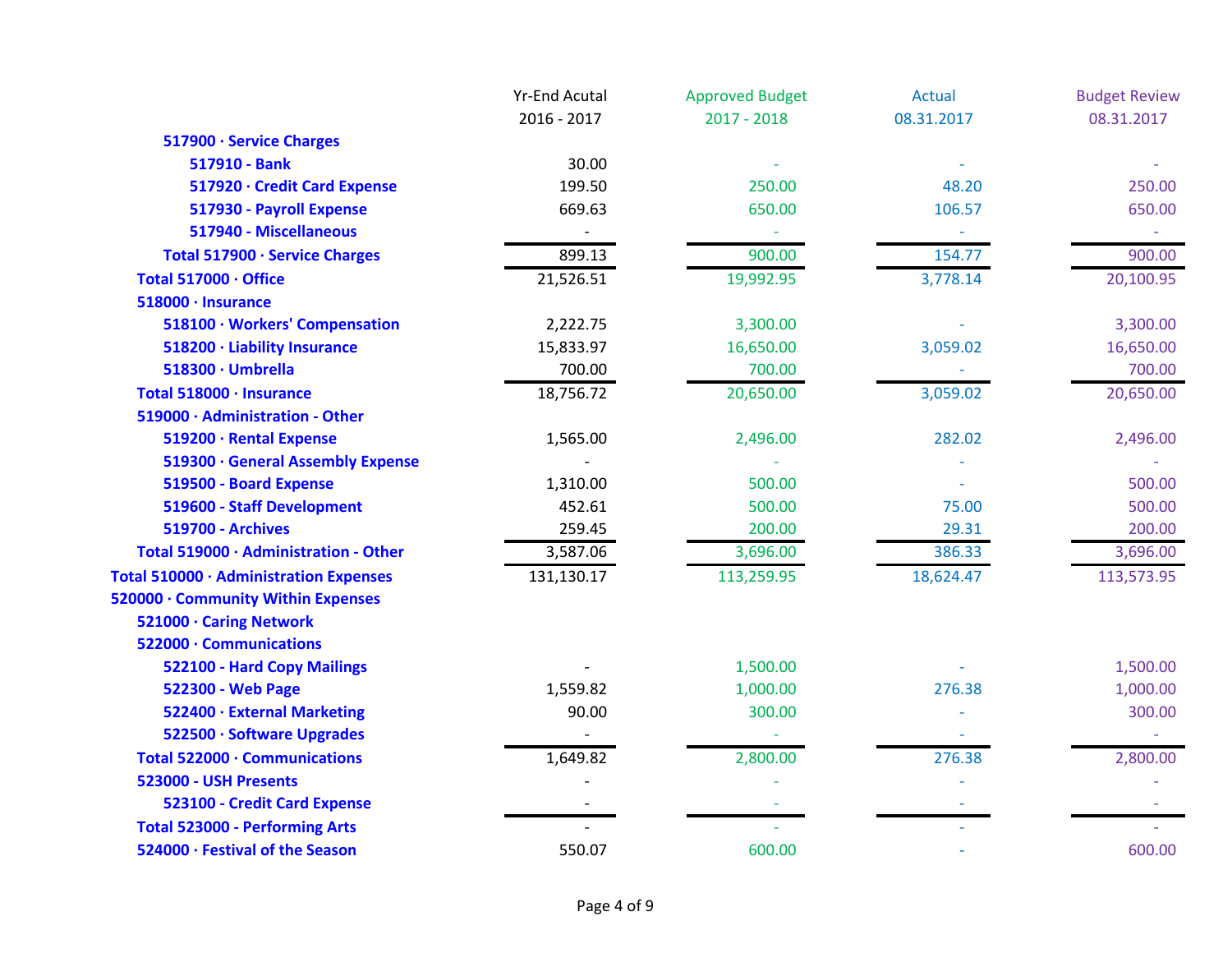|                                          | <b>Yr-End Acutal</b> | <b>Approved Budget</b> | <b>Actual</b> | <b>Budget Review</b> |
|------------------------------------------|----------------------|------------------------|---------------|----------------------|
|                                          | 2016 - 2017          | $2017 - 2018$          | 08.31.2017    | 08.31.2017           |
| 527000 · Membership                      |                      |                        |               |                      |
| 527000 - Membership                      | 79.75                | 500.00                 |               | 500.00               |
| 527100 - Membership Initiative           | 49.00                |                        |               |                      |
| Total 527000 - Membership                | 128.75               | 500.00                 |               | 500.00               |
| 528000 - Adult Programs                  |                      |                        |               |                      |
| 528100 - Administrative Expenses         | 794.66               |                        |               |                      |
| 528200 - Compensation                    | 11,624.00            |                        | 1,030.00      |                      |
| 528300 - Credit Card Expense             | 0.73                 |                        |               |                      |
| <b>Total 528000 - Adult Programs</b>     | 12,419.39            | 6,000.00               | 1,030.00      | 6,000.00             |
| 529000 · Community Within - Other        |                      |                        |               |                      |
| 529500 · Memorial Receptions             | 214.72               | 200.00                 |               | 200.00               |
| 529600 - Fellowship Hour Supplies        | 683.89               | 800.00                 |               | 800.00               |
| Total 529000 · Community Within - Other  | 898.61               | 1,000.00               |               | 1,000.00             |
| Total 520000 · Community Within Expenses | 15,646.64            | 10,900.00              | 1,306.38      | 10,900.00            |
| 530000 · Social Justice Expenses         |                      |                        |               |                      |
| 531000 · Info & Advocacy Sub-Council     | 470.00               |                        |               |                      |
| 532000 - Miscellaneous                   | 229.22               | 2,500.00               |               | 2,500.00             |
| 534000 · Interweave                      |                      |                        |               |                      |
| 537000 · Equual Access                   |                      |                        |               |                      |
| 538000 · Green Sanctuary                 |                      |                        |               |                      |
| 539000 - Noah Webster Partnership        |                      |                        |               |                      |
| Total 530000 · Social Justice Expenses   | 699.22               | 2,500.00               |               | 2,500.00             |
| 540000 · Spiritual Life Expenses         |                      |                        |               |                      |
| 542000 · Annual Retreat                  |                      |                        |               |                      |
| 543000 · Music                           |                      |                        |               |                      |
| 543200 · Guest Musicians                 | 200.00               | 400.00                 |               | 400.00               |
| 543201 - Substitute Keyboardists         |                      | 800.00                 |               | 800.00               |
| 543300 · Sheet Music                     | 300.93               | 500.00                 |               | 500.00               |
| 543400 · Instrument Maintenance          |                      |                        |               |                      |
| 543401 · Organ                           | 690.00               | 1,072.00               |               | 1,072.00             |
| 543402 · Piano                           | 570.00               | 810.00                 |               | 810.00               |
| Total 543400 · Instrument Maintenance    | 1,260.00             | 1,882.00               |               | 1,882.00             |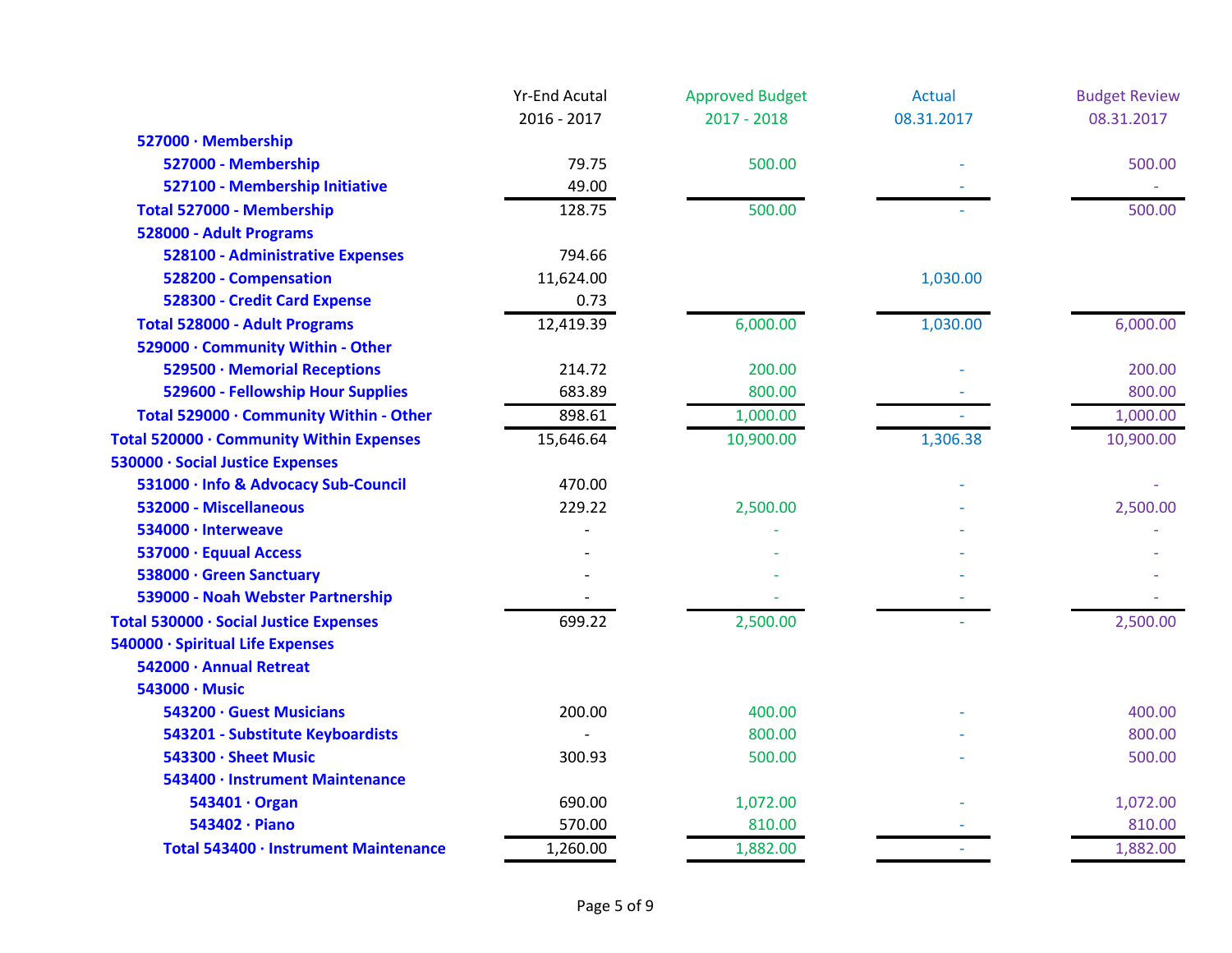|                                            | <b>Yr-End Acutal</b> | <b>Approved Budget</b> | <b>Actual</b> | <b>Budget Review</b> |
|--------------------------------------------|----------------------|------------------------|---------------|----------------------|
|                                            | 2016 - 2017          | $2017 - 2018$          | 08.31.2017    | 08.31.2017           |
| Total 543000 · Music                       | 1,760.93             | 3,582.00               |               | 3,582.00             |
| 544000 - Religious Education               |                      |                        |               |                      |
| 544200 · Supplies                          | 623.45               | 660.00                 | 13.48         | 660.00               |
| 544500 · Ski Trip                          |                      |                        |               |                      |
| 544700 · Curriculum                        | 376.64               | 460.00                 |               | 460.00               |
| 544701 · Coming of Age                     | 500.00               | 500.00                 | 400.00        | 500.00               |
| Total 544700 - Curriculum                  | 876.64               | 960.00                 | 400.00        | 960.00               |
| 544800 · Religious Education - Other       |                      |                        |               |                      |
| $544802 \cdot$ Training                    | 283.56               | 1,000.00               |               | 1,000.00             |
| 544803 · RE Staff Recruitment              |                      | 100.00                 |               | 100.00               |
| 544804 · RE Staff Security Checks          | 132.60               | 300.00                 |               | 300.00               |
| 544805 · RE Classroom Refurbishment        | 130.42               | 100.00                 |               | 100.00               |
| Total 544800 · Religious Education - Other | 546.58               | 1,500.00               |               | 1,500.00             |
| Total 544000 · Religious Education         | 2,046.67             | 3,120.00               | 413.48        | 3,120.00             |
| 545000 · Worship                           |                      |                        |               |                      |
| 545100 · Guest Speakers                    |                      |                        |               |                      |
| 545101 - Pulpit Supply                     | 2,450.00             | 3,000.00               | 500.00        | 3,000.00             |
| <b>545102 - Mileage</b>                    | 300.00               | 600.00                 | 100.00        | 600.00               |
| <b>Total 545100 - Guest Speakers</b>       | 2,750.00             | 3,600.00               | 600.00        | 3,600.00             |
| 545200 · Worship Supplis                   | 519.91               | 500.00                 |               | 500.00               |
| 545300 · Recording Expense                 |                      |                        |               |                      |
| 545400 - Summer Music                      |                      |                        |               |                      |
| Total 545000 · Worship                     | 3,269.91             | 4,100.00               | 600.00        | 4,100.00             |
| <b>Spiritual Life Other</b>                |                      |                        |               |                      |
| Total 540000 · Spiritual Life Expenses     | 7,077.51             | 10,802.00              | 1,013.48      | 10,802.00            |
| 550000 · Compensation                      |                      |                        |               |                      |
| $551000 \cdot DRE$                         |                      |                        |               |                      |
| 551100 · Salary/Wages                      | 25,390.00            | 26,254.80              | 4,029.30      | 26,254.80            |
| 551200 · Pension                           | 2,654.57             | 2,625.48               | 407.52        | 2,625.48             |
| 551300 · Insurance                         |                      |                        |               |                      |
| 551400 · Professional Development          | 1,109.22             | 1,500.00               | 175.00        | 1,500.00             |
| 551500 · FICA                              | 2,062.06             | 2,008.49               | 328.90        | 2,008.49             |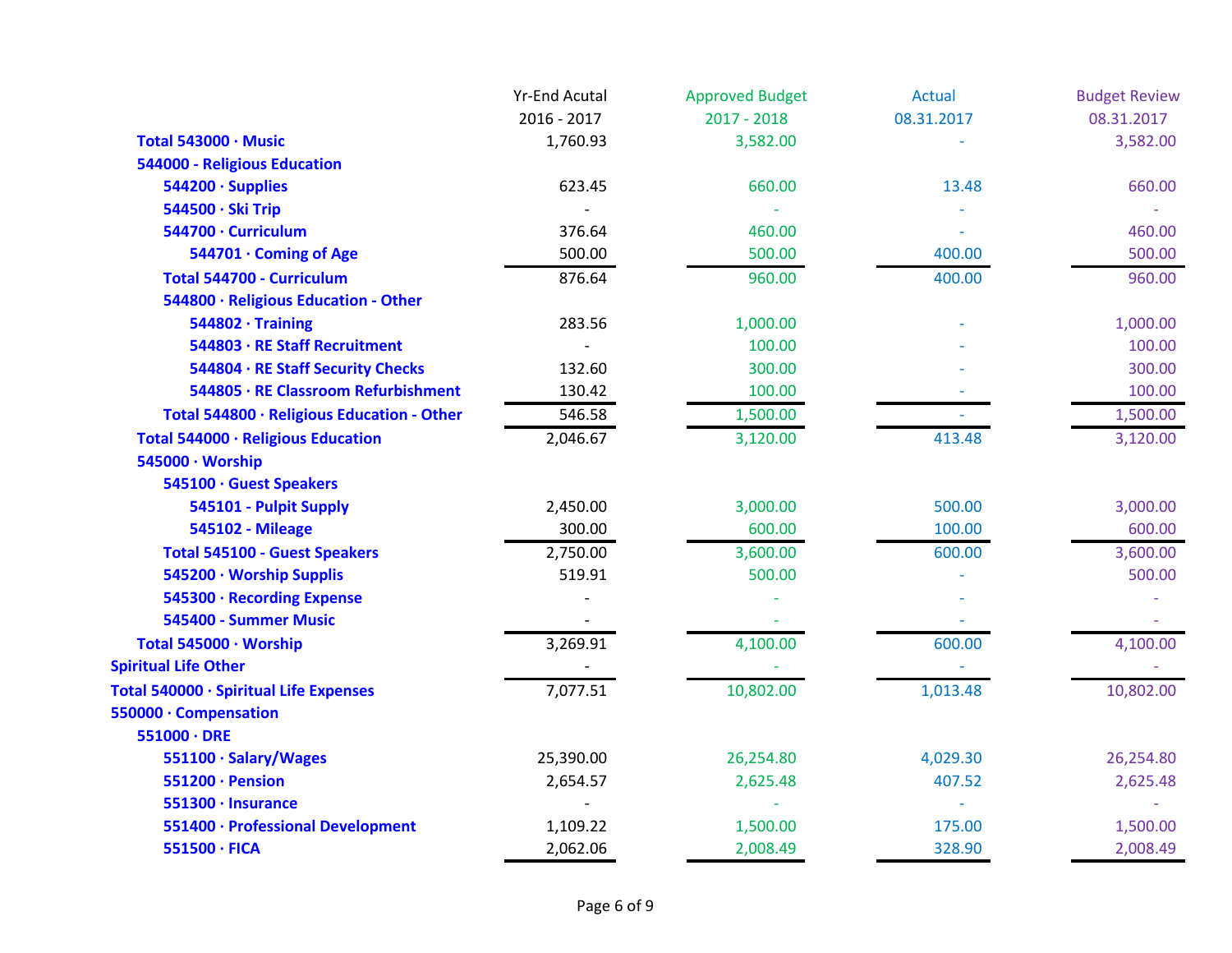|                                                | <b>Yr-End Acutal</b> | <b>Approved Budget</b> | <b>Actual</b> | <b>Budget Review</b> |
|------------------------------------------------|----------------------|------------------------|---------------|----------------------|
|                                                | 2016 - 2017          | $2017 - 2018$          | 08.31.2017    | 08.31.2017           |
| Total 551000 · DRE                             | 31,215.85            | 32,388.77              | 4,940.72      | 32,388.77            |
| 552000 · Minister                              |                      |                        |               |                      |
| 552100 · Salary/Wages                          | 60,600.00            | 61,812.00              | 10,302.00     | 61,812.00            |
| 552200 · Pension                               | 8,484.00             | 8,653.68               | 1,442.28      | 8,653.68             |
| 552300 · Insurance                             | 15,630.94            | 18,653.07              | 2,652.80      | 18,653.07            |
| 552400 · Professional Development              |                      |                        |               |                      |
| 552402 - Prof Dev. Cathy                       | 6,049.91             | 6,057.50               | 49.17         | 6,057.50             |
| 552403 - Prof Dev. Heather                     | 6,460.15             | 6,057.50               | 558.18        | 6,057.50             |
| <b>Total 552400 - Professional Development</b> | 12,510.06            | 12,115.00              | 607.35        | 12,115.00            |
| 552500 · FICA                                  | 6,490.24             | 6,424.00               | 1,103.36      | 6,620.06             |
| 552600 · Housing Allowance                     | 24,240.00            | 24,724.80              | 4,120.80      | 24,724.80            |
| Total 552000 · Minister                        | 127,955.24           | 132,382.55             | 20,228.59     | 132,578.61           |
| 553000 · Building Staff                        |                      |                        |               |                      |
| 553100 · Salary/Wages                          |                      |                        |               |                      |
| 553101 · Sunday Sexton                         | 3,244.50             | 3,718.00               | 685.50        | 4,318.00             |
| 553102 · Custodian                             | 5,778.00             | 5,822.00               | 814.00        | 5,822.00             |
| 553103 · Sexton                                | 11,245.50            | 13,709.19              | 1,696.80      | 13,709.19            |
| Total 553100 · Salary/Wages                    | 20,268.00            | 23,249.19              | 3,196.30      | 23,849.19            |
| 553500 · FICA                                  | 1,575.75             | 1,778.56               | 244.51        | 1,824.46             |
| Total 553000 · Building Staff                  | 21,843.75            | 25,027.75              | 3,440.81      | 25,673.65            |
| 554000 · Music Staff                           |                      |                        |               |                      |
| 554100 · Salary/Wages                          |                      |                        |               |                      |
| 554101 · Choir Director                        | 9,920.00             | 11,520.00              |               | 11,520.00            |
| 554102 · Accompanist                           | 10,775.00            | 11,700.00              | 2,200.00      | 11,700.00            |
| 554104 · Choral Scholars                       | 4,620.00             | 4,000.00               |               | 4,000.00             |
| Total 554100 · Salary/Wages                    | 25,315.00            | 27,220.00              | 2,200.00      | 27,220.00            |
| <b>554400 - Professional Development</b>       | 96.77                | 500.00                 |               | 500.00               |
| 554500 · FICA                                  | 1,712.08             | 2,082.33               |               | 2,082.33             |
| Total 554000 · Music Staff                     | 27,123.85            | 29,802.33              | 2,200.00      | 29,802.33            |
| 555000 · Business Manager                      |                      |                        |               |                      |
| 555100 · Salary/Wages                          |                      |                        |               |                      |
| 555101 - Bookkeeper                            | 14,660.00            | 14,851.20              | 2,283.80      | 14,851.20            |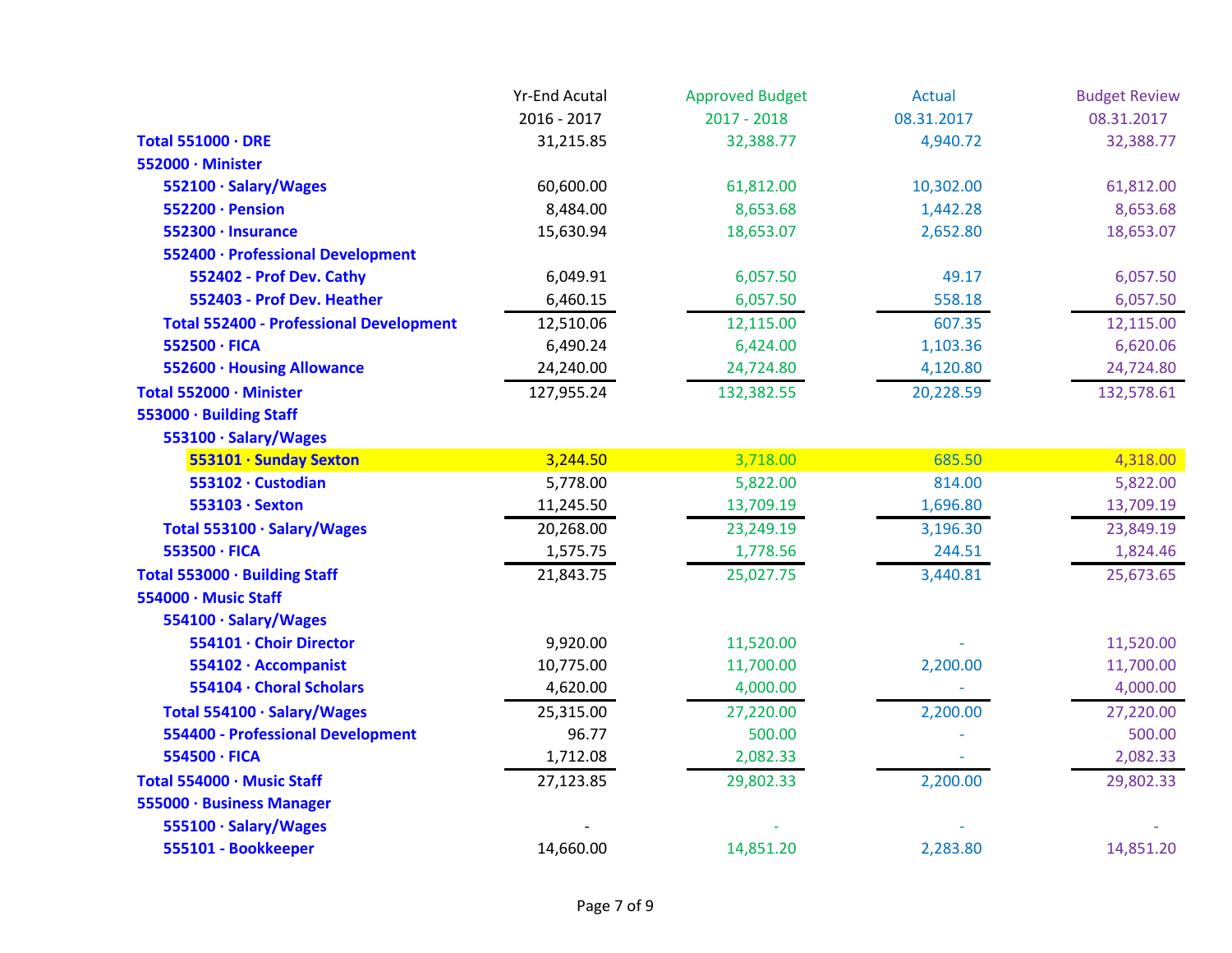|                                            | <b>Yr-End Acutal</b> | <b>Approved Budget</b> | <b>Actual</b> | <b>Budget Review</b> |
|--------------------------------------------|----------------------|------------------------|---------------|----------------------|
|                                            | 2016 - 2017          | $2017 - 2018$          | 08.31.2017    | 08.31.2017           |
| 555200 · Pension                           |                      |                        |               |                      |
| $555300 \cdot$ Insurance                   |                      |                        |               |                      |
| 555500 · FICA                              | 1,121.49             | 1,136.12               | 174.71        | 1,136.12             |
| Total 555000 · Business Manager            | 15,781.49            | 15,987.32              | 2,458.51      | 15,987.32            |
| 556000 · Administrative Support            |                      |                        |               |                      |
| 556100 · Office Administrator              |                      |                        |               |                      |
| 556101 - Salary / Wages                    | 24,341.68            | 26,208.00              | 4,006.50      | 26,208.00            |
| <b>556102 - Pension</b>                    | 2,432.11             | 2,620.80               | 385.84        | 2,620.80             |
| 556103 - FICA                              | 1,862.14             | 2,004.91               | 306.50        | 2,004.91             |
| <b>Total 556100 - Office Administrator</b> | 28,635.93            | 30,833.71              | 4,698.84      | 30,833.71            |
| 556200 - Minister's Assistant              |                      |                        |               |                      |
| 556201 - Salary / Wages                    | 172.25               |                        |               |                      |
| 556203 - FICA                              | 13.18                |                        |               |                      |
| <b>Total 556200 - Minister's Assistant</b> | 185.43               |                        |               |                      |
| Total 556000 · Administrative Support      | 28,821.36            | 30,833.71              | 4,698.84      | 30,833.71            |
| 557000 · Religious Education               |                      |                        |               |                      |
| 557100 · Paid RE Staff                     |                      |                        |               |                      |
| 557101 · Nursery & Child Care              | 5,651.50             | 8,112.00               | 503.75        | 8,112.00             |
| 557102 - RE Administrative Support         | 600.00               | 990.00                 | 210.00        | 990.00               |
| 557103 · Youth Advisor                     |                      |                        |               |                      |
| Total 557100 · Paid RE Staff               | 6,251.50             | 9,102.00               | 713.75        | 9,102.00             |
| 557105 · Paid RE Staff FICA                | 498.99               | 696.30                 | 54.58         | 696.30               |
| Total 557000 · Paid RE Staff               | 6,750.49             | 9,798.30               | 768.33        | 9,798.30             |
| Total 550000 · Compensation                | 259,492.03           | 276,220.73             | 38,735.80     | 277,062.69           |
| 590000 - Other Expenses                    | 6,016.17             |                        |               |                      |
| <b>Total Budgeted Expenses</b>             | 420,061.74           | 413,682.68             | 59,680.13     | 414,838.64           |
| <b>Non-Budgeted Income</b>                 |                      |                        |               |                      |
| 461000 · Minister's Discretionary Fund     | 3,588.00             |                        |               |                      |
| 462000 · UAMW                              | 3,997.34             |                        |               |                      |
| 463000 · SJ Sunday Collections             | 6,856.85             |                        | 1,715.00      |                      |
| 464000 · Music Sunday Contributions        | 2,944.47             |                        |               |                      |